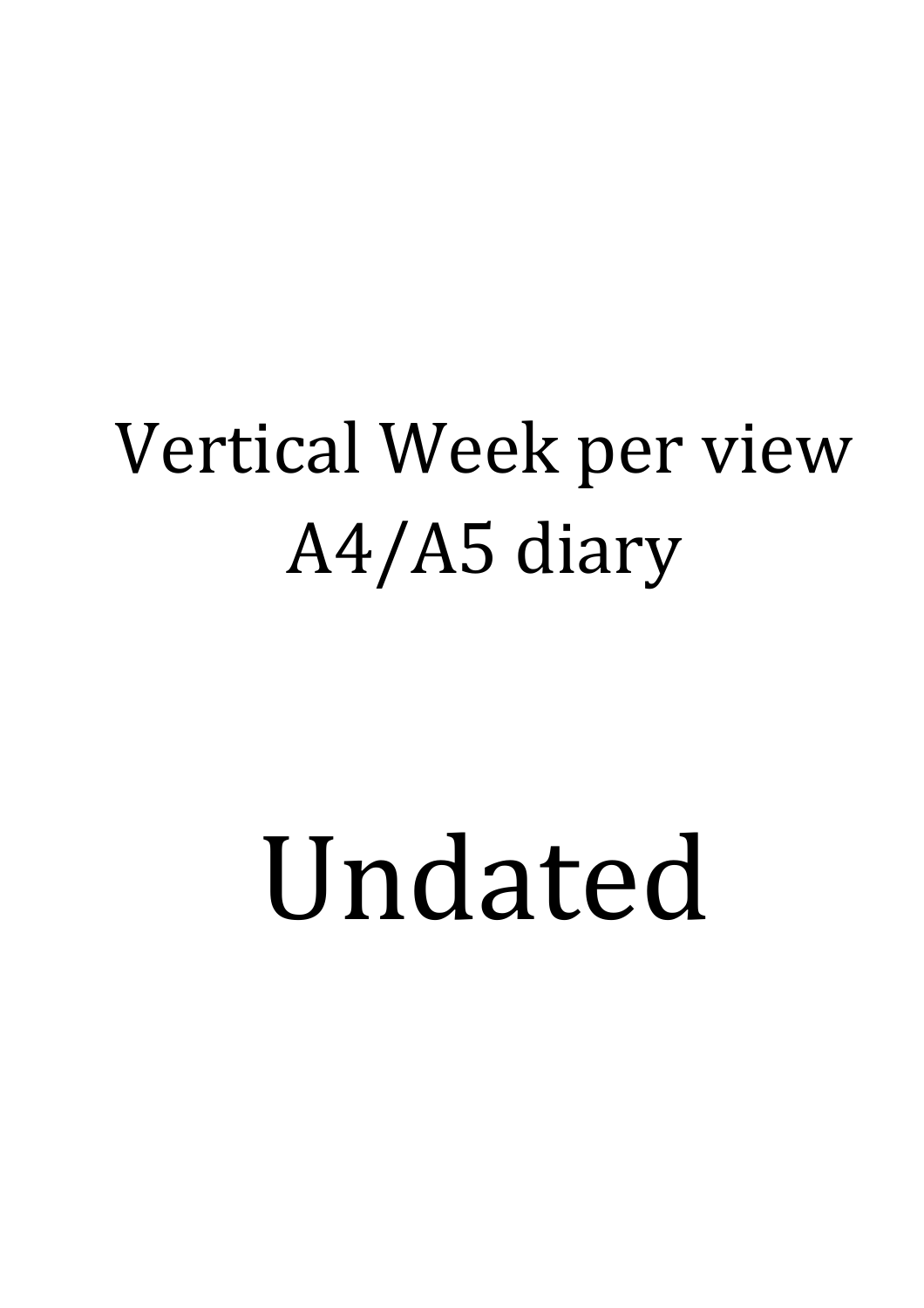This week **December**<br>2008 - December 2008<br>2008 - December 2008<br>2008 - December 2008

| Mon                                                       | Tue                                                       | Wed                                                       | Thu                                                       |
|-----------------------------------------------------------|-----------------------------------------------------------|-----------------------------------------------------------|-----------------------------------------------------------|
|                                                           |                                                           |                                                           |                                                           |
| $\,8\,$                                                   | $\,8\,$                                                   | $\, 8$                                                    | $\, 8$                                                    |
| $\mathcal{G}% _{M_{1},M_{2}}^{\alpha,\beta}(\mathcal{A})$ | $\mathcal{G}% _{M_{1},M_{2}}^{\alpha,\beta}(\varepsilon)$ | $\mathcal{G}% _{M_{1},M_{2}}^{\alpha,\beta}(\varepsilon)$ | $\mathcal{G}% _{M_{1},M_{2}}^{\alpha,\beta}(\varepsilon)$ |
| 10                                                        | $10\,$                                                    | $10\,$                                                    | $10\,$                                                    |
| 11                                                        | $11\,$                                                    | $11\,$                                                    | $11\,$                                                    |
| $12$                                                      | $12\,$                                                    | $12\,$                                                    | $12\,$                                                    |
| $\ensuremath{\mathbbm{1}}$                                | $\,1\,$                                                   | $\ensuremath{\mathbbm{1}}$                                | $\,1\,$                                                   |
| $\overline{2}$                                            | $\overline{2}$                                            | $\overline{2}$                                            | $\overline{2}$                                            |
| $\mathsf{3}$                                              | $\mathsf{3}$                                              | $\ensuremath{\mathsf{3}}$                                 | $\ensuremath{\mathsf{3}}$                                 |
| $\overline{4}$                                            | $\sqrt{4}$                                                | $\sqrt{4}$                                                | $\overline{4}$                                            |
| 5                                                         | $\mathsf S$                                               | 5                                                         | $\mathsf S$                                               |
| $\,$ 6 $\,$                                               | $\,$ $\,$ $\,$                                            | $\,$ $\,$ $\,$                                            | $\,$ $\,$ $\,$                                            |
| $\overline{\phantom{a}}$                                  | $\overline{7}$                                            | $\overline{\mathcal{I}}$                                  | $\overline{\mathcal{I}}$                                  |
|                                                           |                                                           |                                                           |                                                           |
|                                                           |                                                           |                                                           |                                                           |
| <b>Tasks</b>                                              | Tasks                                                     | Tasks                                                     | Tasks                                                     |
|                                                           |                                                           |                                                           |                                                           |
|                                                           |                                                           |                                                           |                                                           |
|                                                           |                                                           |                                                           |                                                           |
|                                                           |                                                           |                                                           |                                                           |
|                                                           |                                                           |                                                           |                                                           |
|                                                           |                                                           |                                                           |                                                           |
|                                                           |                                                           |                                                           |                                                           |
|                                                           |                                                           |                                                           |                                                           |
|                                                           |                                                           |                                                           |                                                           |
|                                                           |                                                           |                                                           |                                                           |
|                                                           |                                                           |                                                           |                                                           |